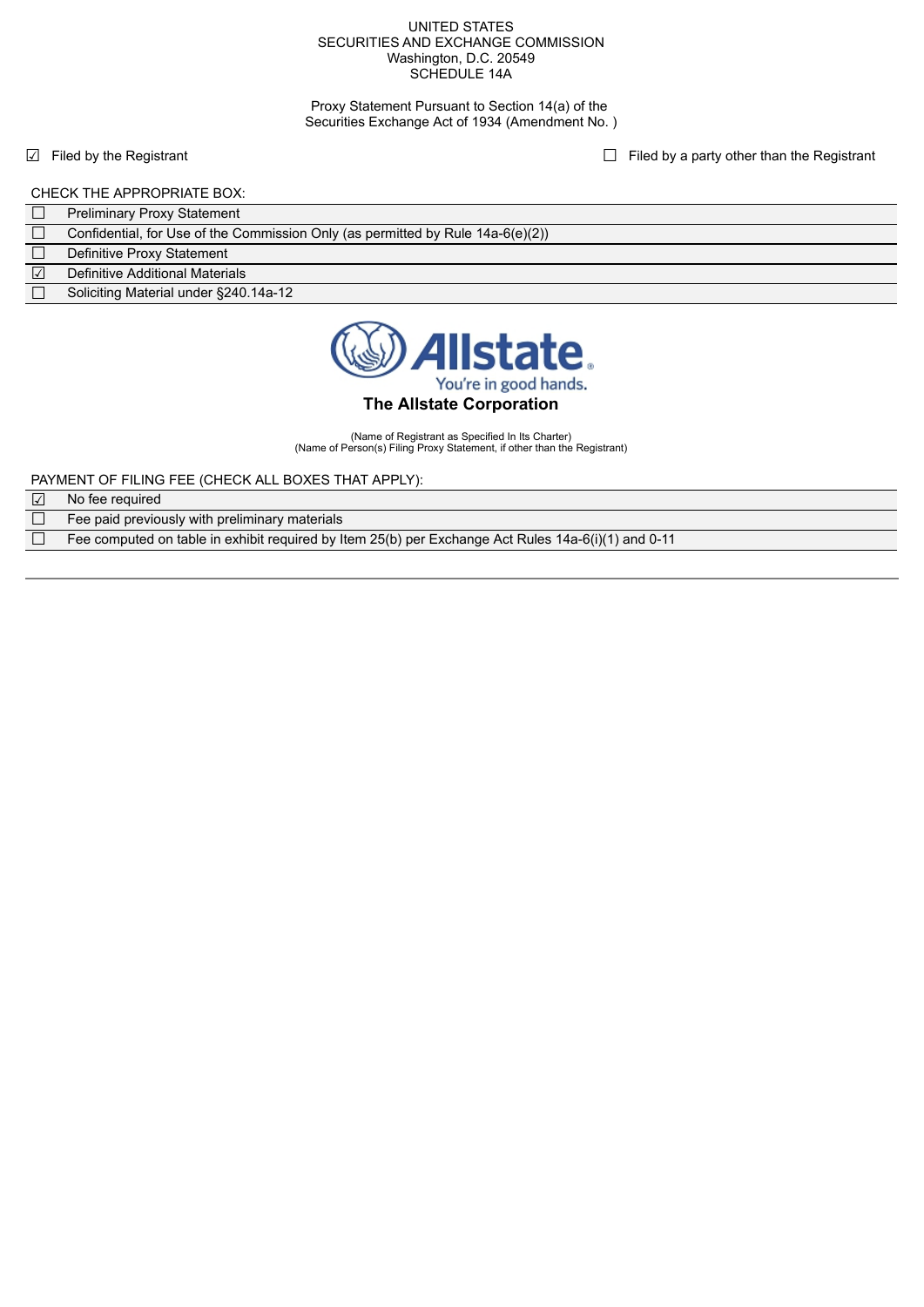# Your **Vote** Counts!

## **THE ALLSTATE CORPORATION**

2022 Annual Meeting Vote by May 23, 2022 11:59 PM ET. For shares held in the Allstate 401(k) Savings Plan, vote by May 19, 2022 11:59 PM ET.



 $\overline{a}$ 

P.O. BOX 64874 ST. PAUL, MN 55164-0945

## You invested in THE ALLSTATE CORPORATION and it's time to vote!

You have the right to vote on proposals being presented at the Annual Meeting. **This is an important notice regarding the availability of proxy material for the stockholder meeting to be held on May 24, 2022.**

## Get informed before you vote

 $\mathbb{R}$ 

View The Allstate Corporation Notice of 2022 Annual Meeting, Proxy Statement and 2021 Annual Report online OR you can receive a free paper or email copy of the material(s) by requesting prior to May 10, 2022. If you would like to request a copy of the material(s) for this and/or future stockholder meetings, you may (1) visit www.ProxyVote.com, (2) call 1-800-579-1639 or (3) send an email to sendmaterial@proxyvote.com. If sending an email, please include your control number (indicated below) in the subject line. Unless requested, you will not otherwise receive a paper or email copy.



\* Please check the meeting materials for any special requirements for meeting attendance.



THE ALLSTATE CORPORATION C/O EQ SHAREOWNER SERVICES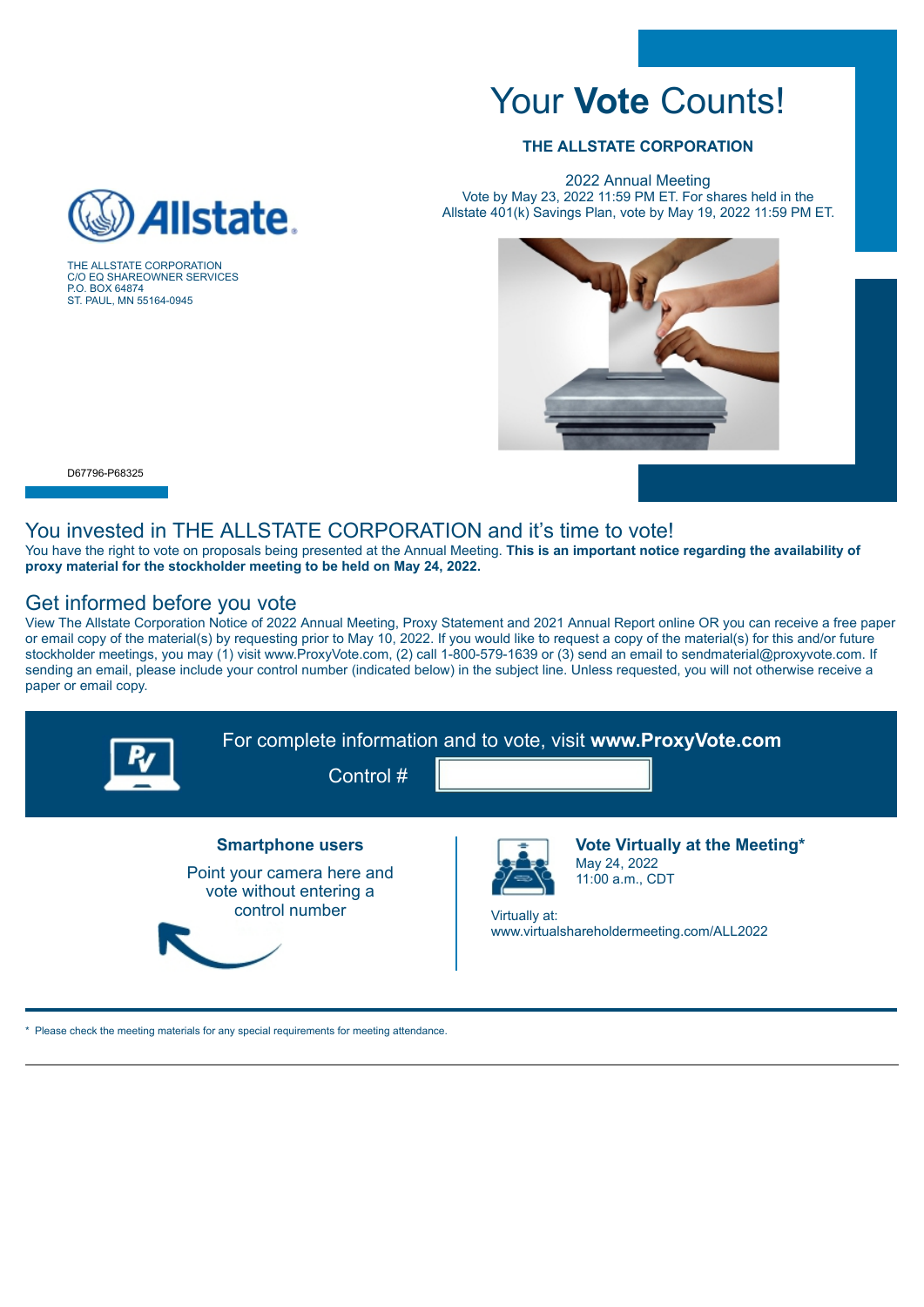## **THIS IS NOT A VOTABLE BALLOT**

This is an overview of the proposals being presented at the upcoming stockholder meeting. Please follow the instructions on the reverse side to vote on these important matters.

| <b>Voting Items</b> |                                                                                                                           | <b>Board</b><br><b>Recommends</b> |
|---------------------|---------------------------------------------------------------------------------------------------------------------------|-----------------------------------|
| $1_{-}$             | <b>Election of Directors</b>                                                                                              |                                   |
|                     | <b>Nominees:</b>                                                                                                          |                                   |
|                     | 1a. Donald E. Brown                                                                                                       | <b>O</b> For                      |
|                     | 1b. Kermit R. Crawford                                                                                                    | <b>O</b> For                      |
|                     | 1c. Richard T. Hume                                                                                                       | <b>O</b> For                      |
|                     | 1d. Margaret M. Keane                                                                                                     | <b>O</b> For                      |
|                     | 1e. Siddharth N. Mehta                                                                                                    | <b>O</b> For                      |
| 1f.                 | Jacques P. Perold                                                                                                         | <b>O</b> For                      |
|                     | 1g. Andrea Redmond                                                                                                        | <b>O</b> For                      |
|                     | 1h. Gregg M. Sherrill                                                                                                     | <b>O</b> For                      |
| 1i.                 | Judith A. Sprieser                                                                                                        | <b>O</b> For                      |
| 1j. l               | Perry M. Traguina                                                                                                         | <b>O</b> For                      |
|                     | 1k. Thomas J. Wilson                                                                                                      | <b>O</b> For                      |
| 2.                  | Advisory vote to approve the compensation of the named executives.                                                        | <b>O</b> For                      |
| 3.                  | Ratification of the appointment of Deloitte & Touche LLP as Allstate's independent registered public accountant for 2022. | <b>O</b> For                      |

Prefer to receive an email instead? While voting on www.ProxyVote.com, be sure to click "Sign up for E-delivery".

D67797-P68325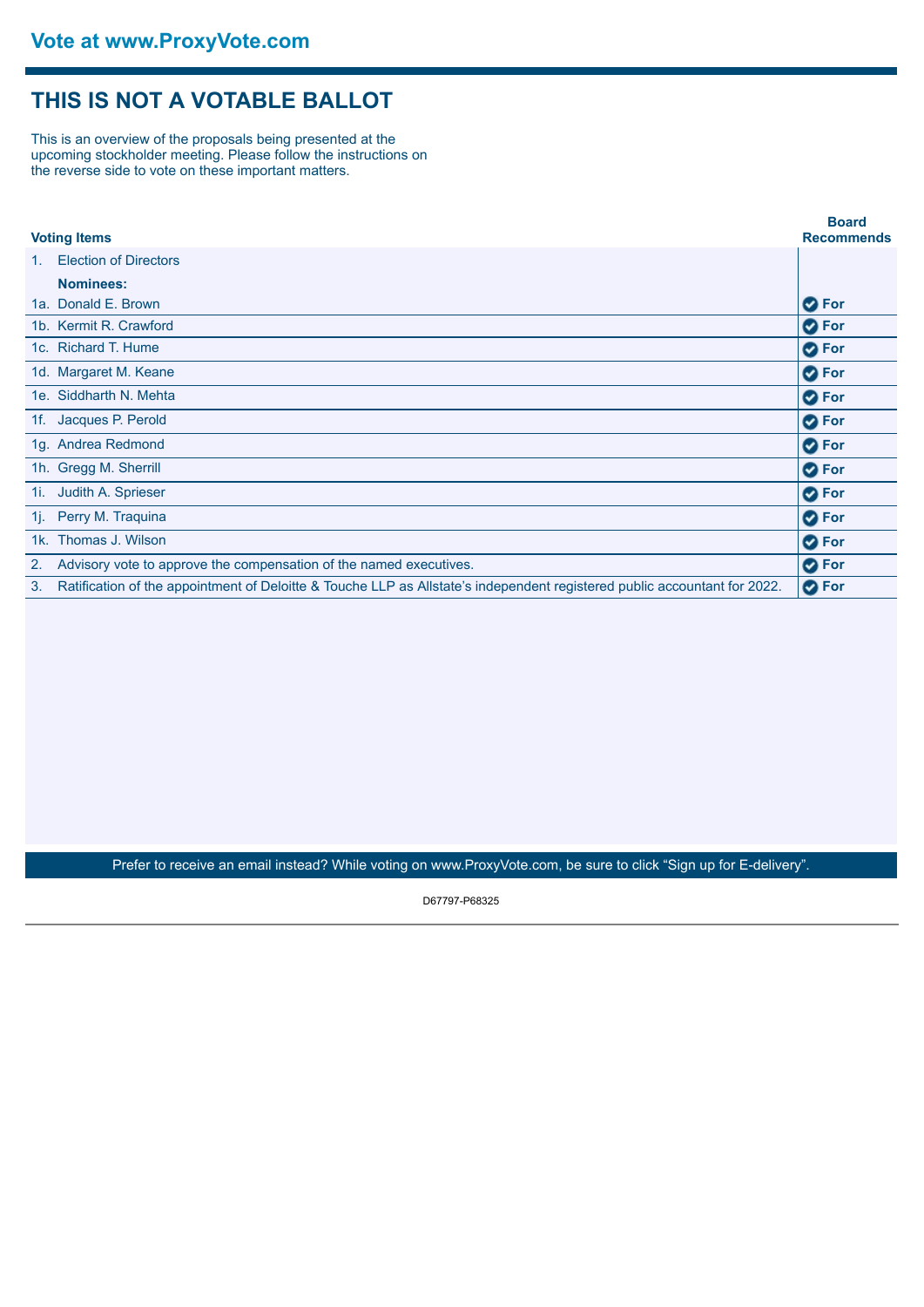

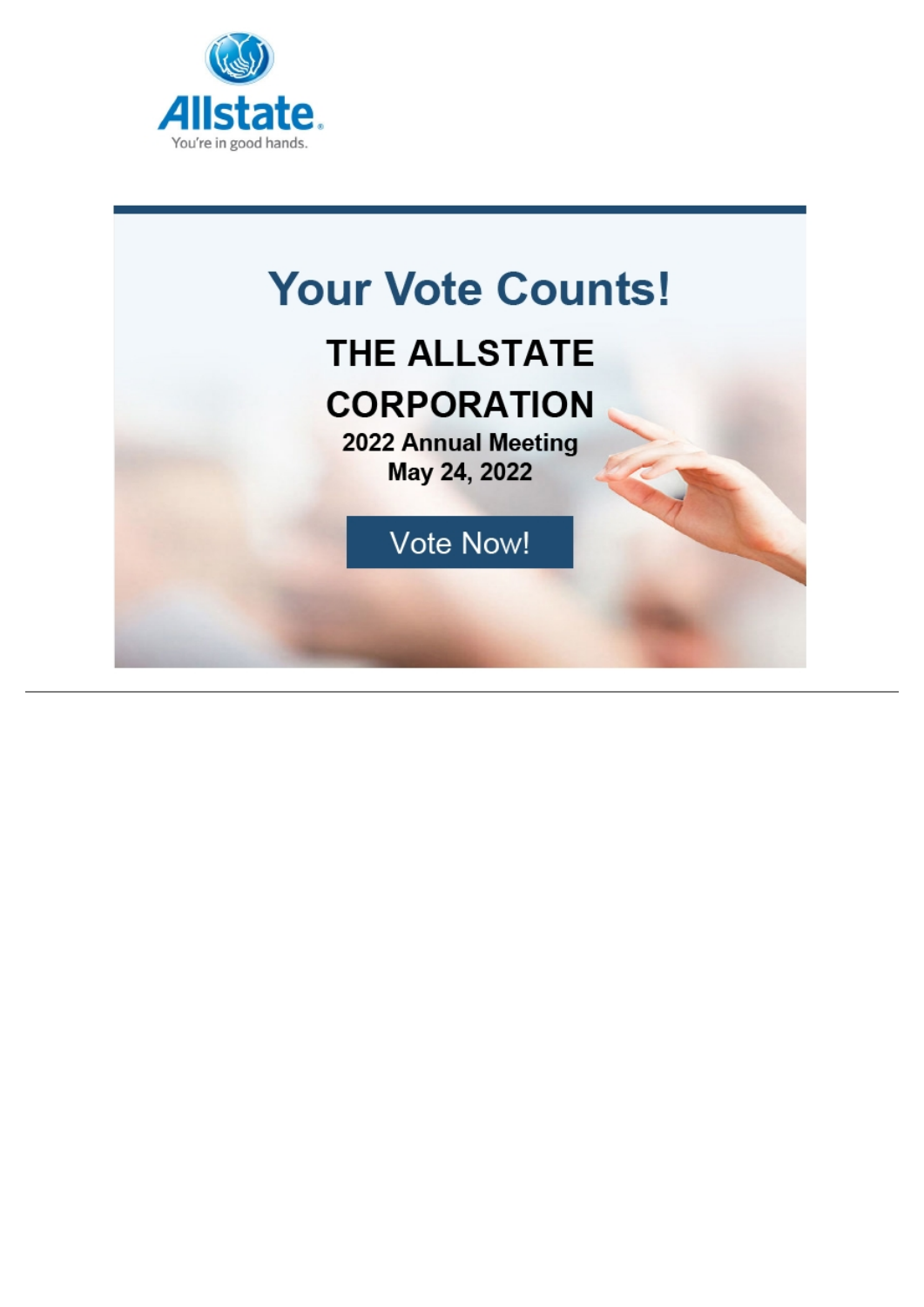As an investor in this security, you have the right to vote on important issues. **Make your voice heard now!**

**Vote Common Shares by:**

May 23, 2022

**Vote Plan Shares by:**

May 19, 2022

**Control Number:**

0123456789012345

 **Ways to Vote** Go to ProxyVote.com Call 1-800-690-6903

This email represents the following share(s):

## **For those in the Allstate 401(k) Savings Plan, vote by May 19, 2022 11:59 PM ET.**

## **Important Notice Regarding the Availability of Proxy Materials for the Stockholder Meeting to be held on May 24, 2022.**

This notice has been sent on behalf of The Allstate Corporation. It provides voting instructions and deadlines to vote the shares of Allstate stock you may hold for the proposals listed at Allstate's Annual Meeting to be held on May 24, 2022 at 11:00 a.m. CT. The Annual Meeting will be held in a virtual meeting format only. You will not be able to attend the Annual Meeting physically. To be admitted to the virtual Annual Meeting at http://www.virtualshareholdermeeting.com/ALL2022, you must enter the control number located above.

All votes are confidential and managed by an outside firm to maintain your confidentiality.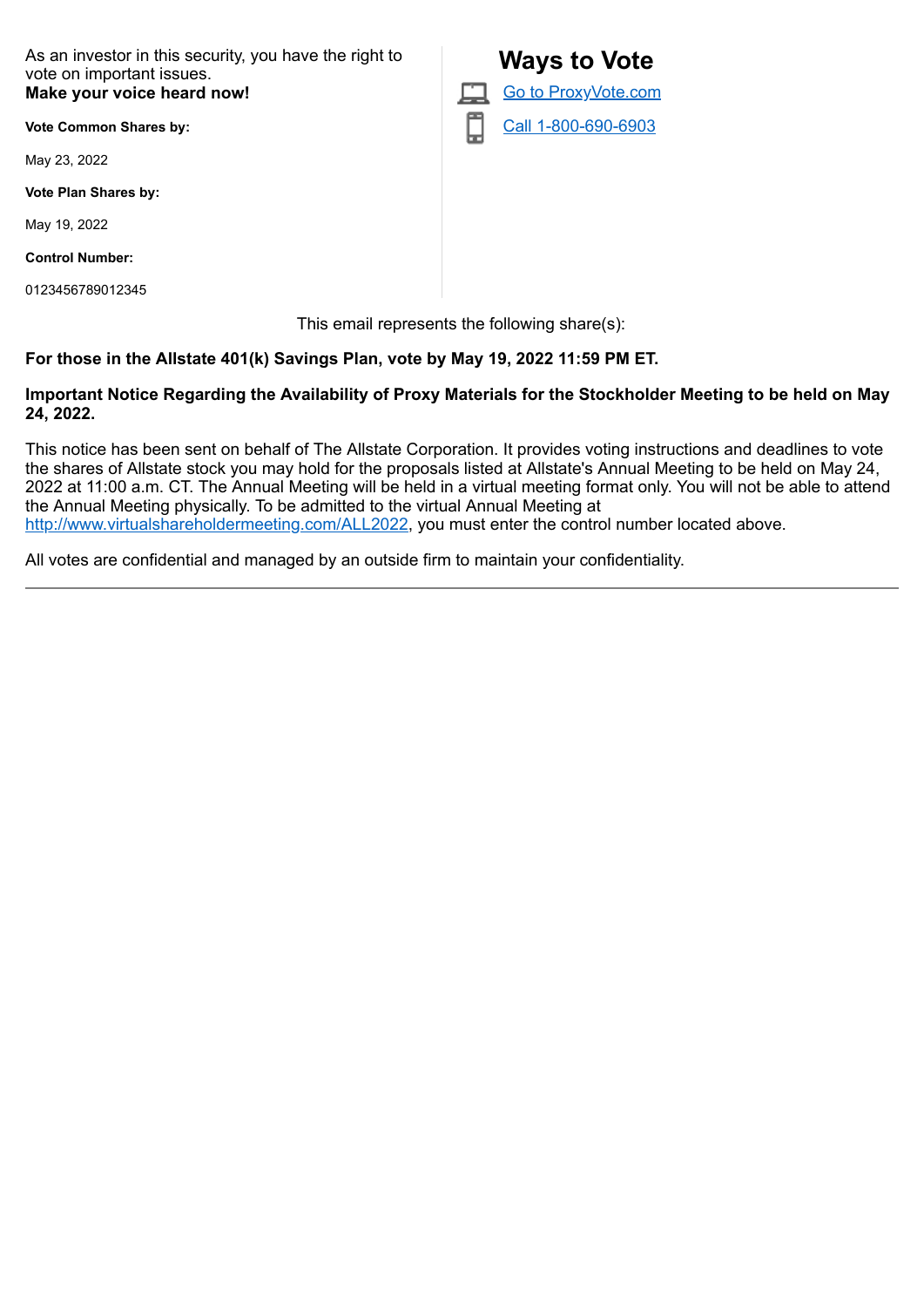**Proposals and Board Recommendations:** The Board of Directors recommends stockholders vote FOR Proposals 1, 2 and 3:

Proposal 1) Election of 11 directors.

Proposal 2) Advisory vote to approve the compensation of the named executives.

Proposal 3) Ratification of the appointment of Deloitte & Touche LLP as Allstate's independent registered public accountant for 2022.

### **Vote now on Allstate's Annual Meeting proposals**

### **Vote By:**

- May 19, 2022 11:59 PM ET (for those in the Allstate 401(k) Savings Plan) - May 23, 2022 11:59 PM ET (for all other accounts)

Important Materials: Combined Document

Attend the Virtual **Meeting** 

Attend the Meeting

For holders as of March 25, 2022



## **Why Should I Vote?**

Make your voice heard on critical issues like board elections and executive compensation. The outcome of the vote can affect the value of your shares.



(c) 1997-2022 Broadridge Financial Solutions Inc. P.O. Box 1310, Brentwood, NY 11717 ProxyVote and Broadridge are trademarks of Broadridge Financial Solutions Inc. CUSIP is a registered trademark of the American Bankers Association. All other registered marks belong to their respective owners.

Email Settings | Terms and Conditions | Privacy Statement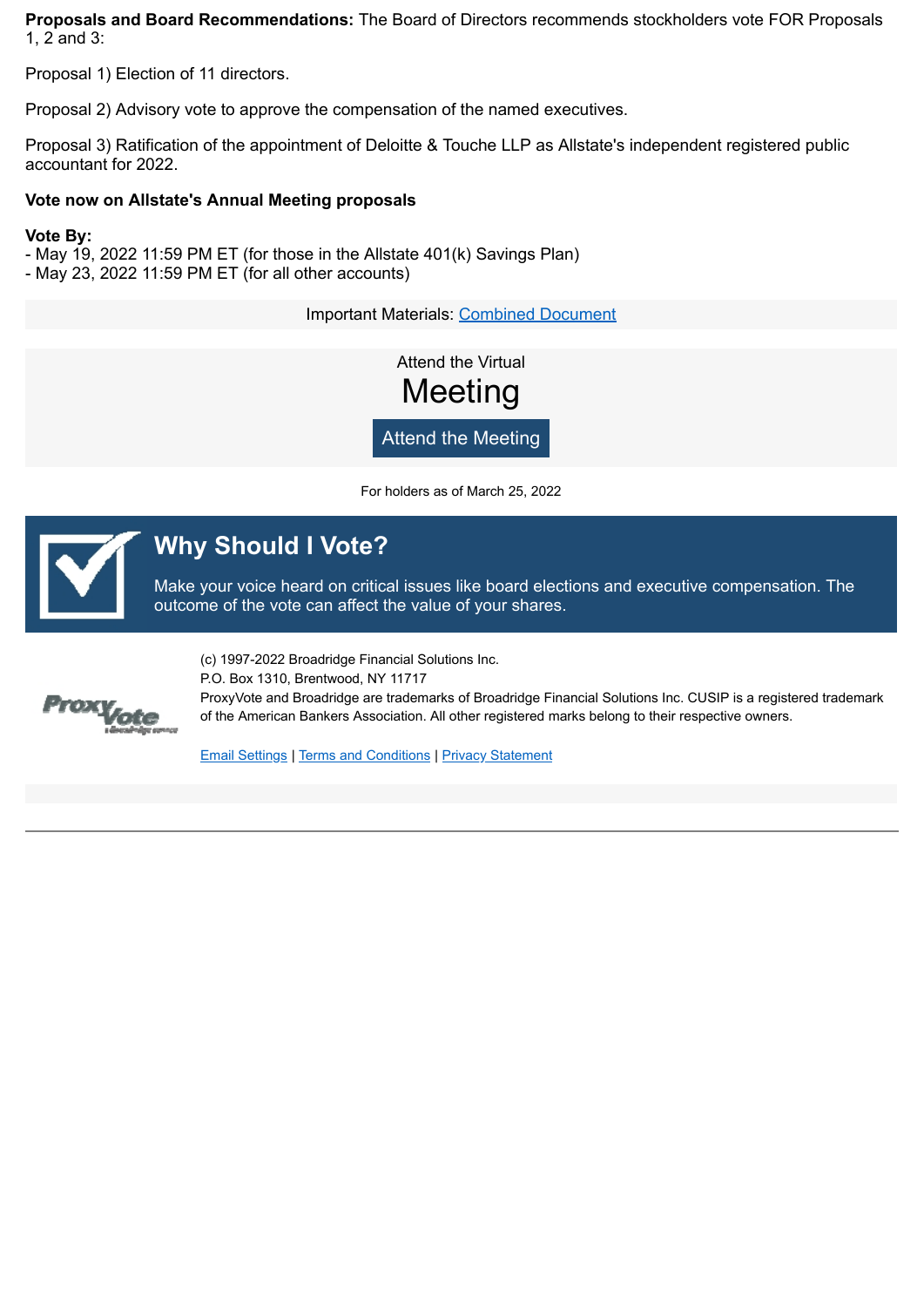*Commencing on or about April 12, 2021, The Allstate Corporation will make the following intranet webpage available to employees:*

**Headline:** Now available: 2022 annual meeting educational materials

FAQ, other documents aim to help employees understand proxy voting process, proposals

## **What**

The annual stockholder meeting gives stockholders – including employees who hold shares through the Allstate 401(k) Savings Plan – an opportunity to voice their opinions on the election of the board of directors and other matters presented for a vote.

Allstate began sending annual meeting materials to stockholders on April 11.

## **When**

The annual stockholder meeting takes place May 24.

## **Where**

The annual meeting will be held in a virtual, audio-only format at the following URL: www.virtualshareholdermeeting.com/ALL2022

## **How**

This FAQ document and this overview of the 2022 annual meeting's proposals can help employees better understand the proxy voting process and proposals. In addition to these materials, the corporation advises that all stockholders read the Notice of 2022 Annual Meeting, Proxy Statement and 2021 Annual Report before voting. Information specific to this year's proposals and the voting process begins on page 7.

## **For more information**

https://www.allstateinvestors.com/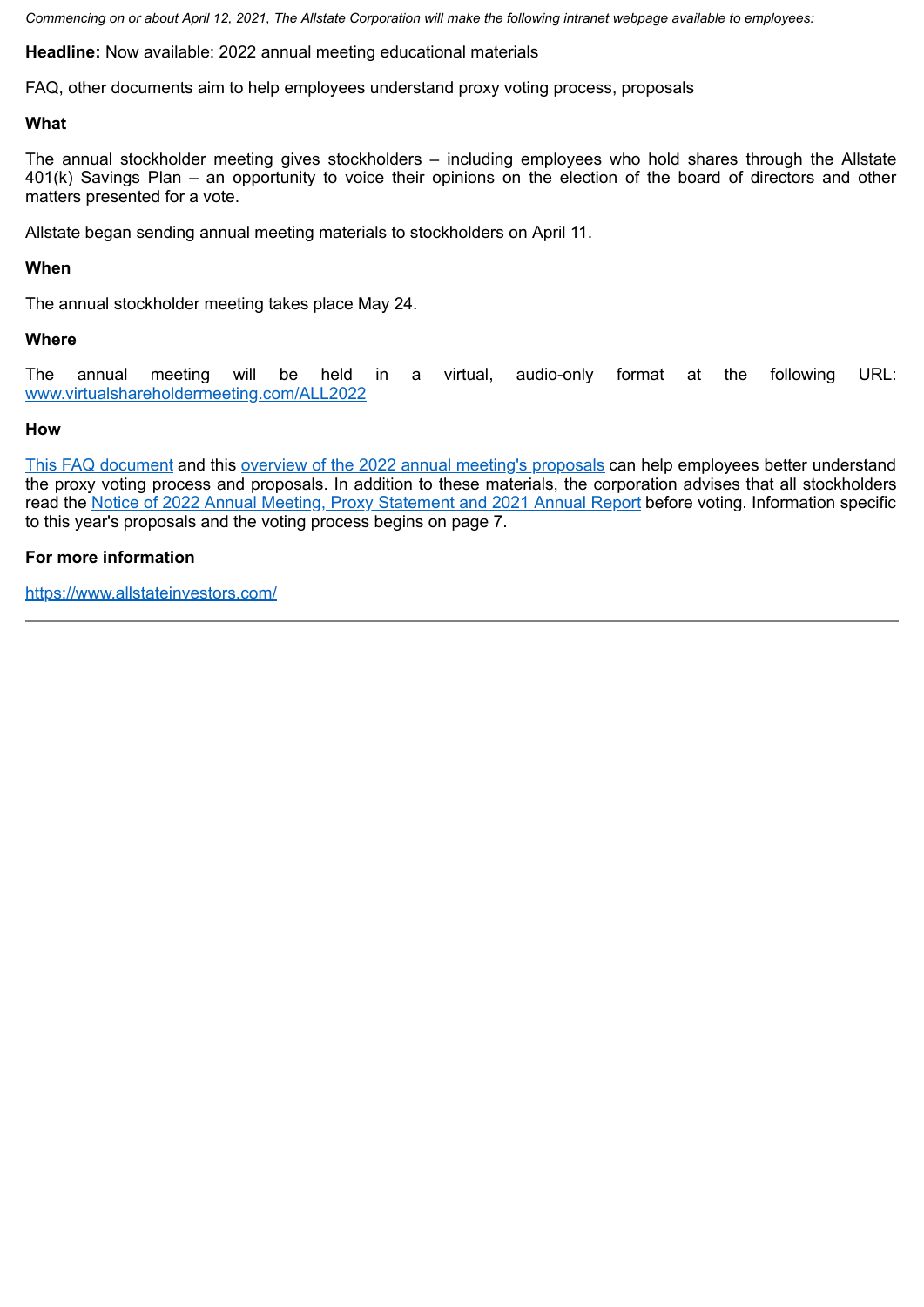*Commencing on or about April 11, 2022, The Allstate Corporation will make the following intranet webpage available to employees:*

### **Frequently Asked Questions**

Employee Stockholders' Guide to Voting on Annual Meeting Proposals

#### **What is proxy voting?**

Voting by proxy allows stockholders to voice their opinion on important issues that will be considered at Allstate's annual stockholder meeting without having to participate in the meeting. Stockholders can vote in advance on the matters to be considered during the meeting.

#### **Why are stockholders' votes gathered this way?**

Voting by proxy is a common practice among publicly traded companies because it allows stockholders to express their opinion without having to participate in the company's annual meeting. Widely-held companies like Allstate have stockholders around the world; voting by proxy is a more convenient way to vote shares on proposals.

#### **Why do stockholders have a vote?**

When someone has an investment interest in Allstate or another company's stock, they have a financial stake in its success. Our annual stockholder meeting and vote give stockholders an important opportunity to voice their opinion on the election of the board of directors and other governance matters.

Through the annual meeting process, employee stockholders have an opportunity to influence the company's corporate governance by voting their shares, just as they help to drive Allstate's success through the work they do every day.

#### **Why is Allstate encouraging me to vote?**

Every vote matters, including those of our employee stockholders. All stockholders – including employees – are encouraged to vote.

#### **Why is Allstate providing more information about the annual meeting and vote?**

It is important for employee stockholders to understand the issues and add their voices to the dialogue. The proxy vote process and issues up for vote can be confusing, and we don't want that to discourage employee stockholders from participating. As with any significant decision, it is important to gather the facts and feel comfortable with the process.

To help, Allstate offers an overview of proposals that provides more information about the issues. This resource is meant to help employees feel comfortable with the voting process and issues up for vote.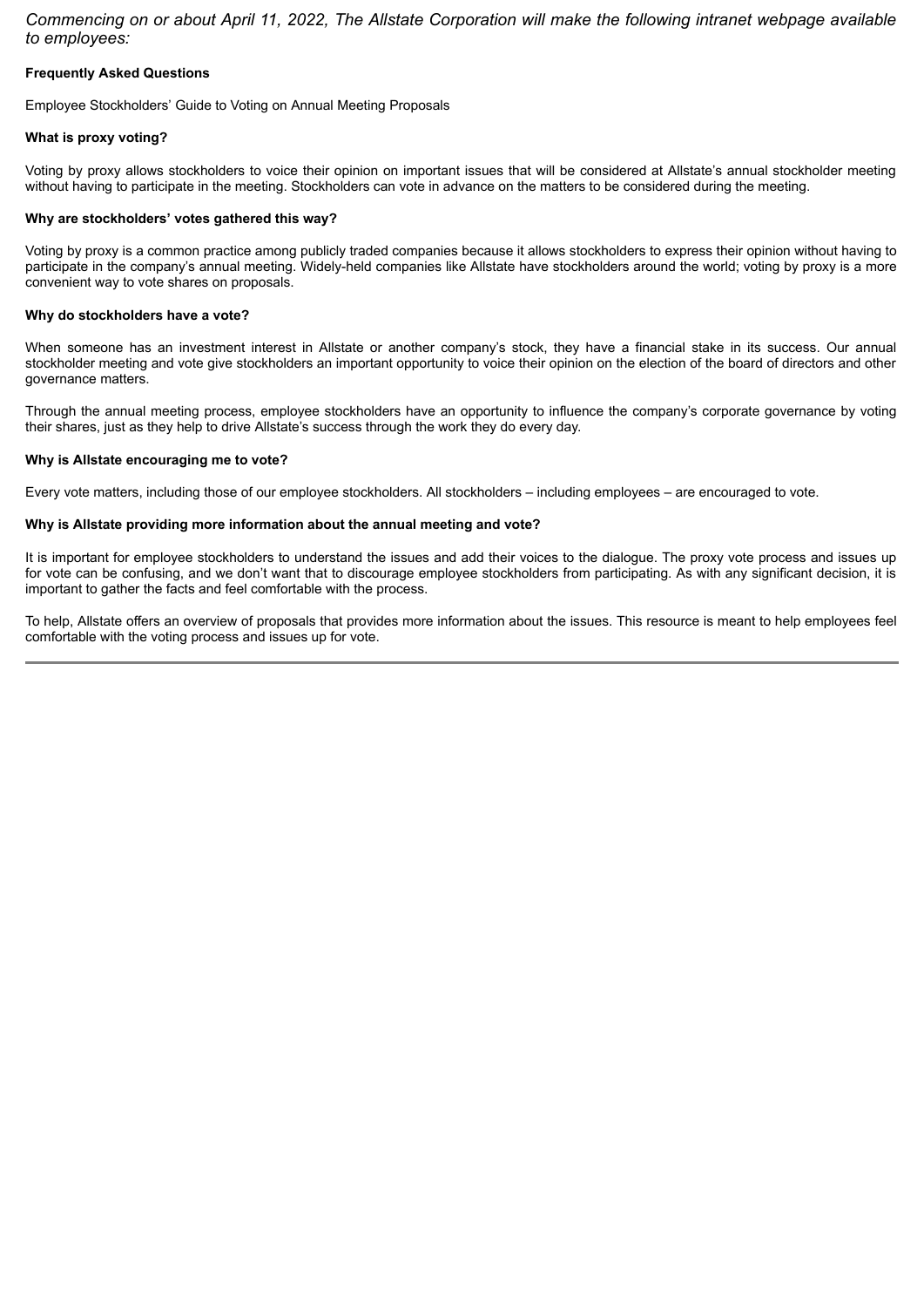### **What issues are up for vote in 2022?**

Allstate stockholders will be asked to vote on governance items, including the election of the board of directors. More information is available in the Notice of 2022 Annual Meeting and Proxy Statement.

Please review this information before voting. The items up for vote are:

- 1. Election of 11 directors
- 2. Say-on-pay advisory vote to approve the compensation of the named executives

3. Ratification of auditors — ratification of the appointment of Deloitte & Touche LLP as Allstate's independent registered public accountant for 2022

#### **How can I vote?**

Employees who own shares of Allstate stock will receive a notice that the proxy materials and voting instructions are available. Most of these employee stockholders will begin receiving it by email during the week of April 11, while others will receive the email from their broker. Some employees may receive materials by postal mail if they previously selected this delivery option.

In either case, stockholders may vote by following the instructions in the materials.

#### **How do I set my delivery preferences for proxy materials?**

Each year, an Allstate NOW article is published to remind employees that they can opt out of electronic delivery of proxy materials. However, employees can change their election at any time by following the processes set forth in the materials they receive.

#### **Will Allstate leaders or employees know how I vote?**

No. Allstate has a confidential voting policy that applies to all votes cast, including employee votes. All votes are confidential and managed by an outside firm to maintain confidentiality, except as necessary to allow the inspector of election to certify the vote result or meet certain legal requirements. The votes are tabulated by an independent outside vendor, and the results are certified by an independent inspector of election. However, if a stockholder provides a comment on his or her ballot, and knowing the vote is important to understand the comment, then the comment and the vote may be disclosed to the corporate secretary.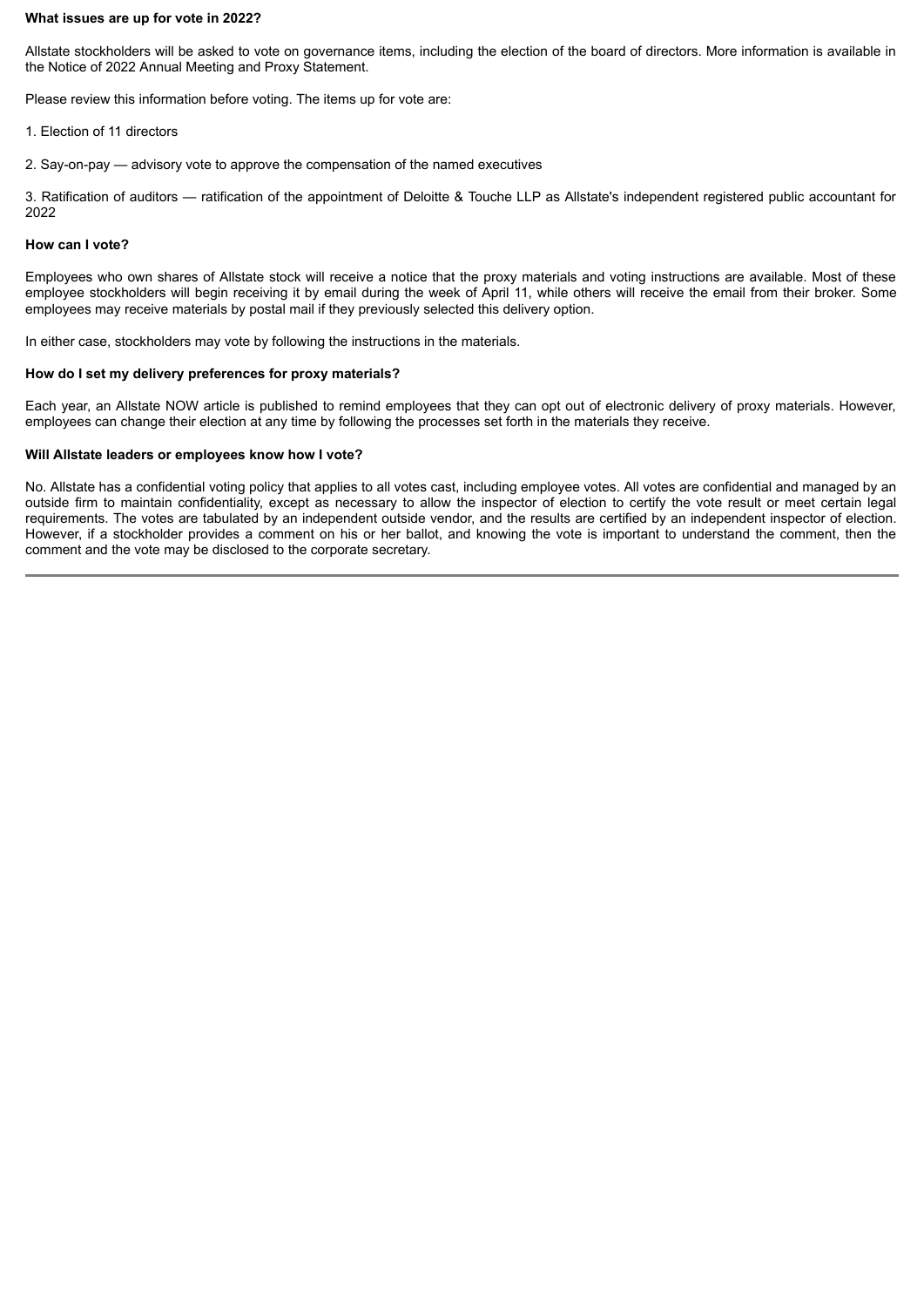### **What happens if I don't vote?**

Stockholders who decide not to vote will miss an opportunity to voice their opinion. However, the decision about whether to vote will not affect their status as an Allstate stockholder. The trustee of the Allstate 401(k) Savings Plan, The Northern Trust Corp., will vote any shares not voted by plan participants. If less than 50 percent of shares held by participants are voted, the trustee would use its sole discretion to vote unvoted shares. If at least 50 percent of the shares held by participants are voted, the trustee would vote all other shares in the same proportion and in the same manner as the shares that have been voted, unless to do so would be inconsistent with the trustee's duties.

#### **When will the annual meeting take place? Can I attend?**

The annual meeting is scheduled to begin at 11 a.m. on Tuesday, May 24, 2022. Similar to last year, the annual meeting will be held in a virtual "audio only" meeting format. You will not be able to attend the meeting physically, although all stockholders are encouraged to participate virtually. To be admitted to the annual meeting at www.virtualshareholdermeeting.com/ALL2022, you must enter the 16-digit control number found on your proxy card, voting instruction form or notice of Internet availability. You may begin to log into the meeting platform beginning at 10:30 a.m.

Participants in the Allstate 401(k) Savings Plan may participate in the meeting, but may not vote the shares credited to their accounts during the meeting. All voting instructions for shares in the Allstate 401(k) Savings Plan must be received by May 19, 2022, so the trustee can tabulate and vote the shares.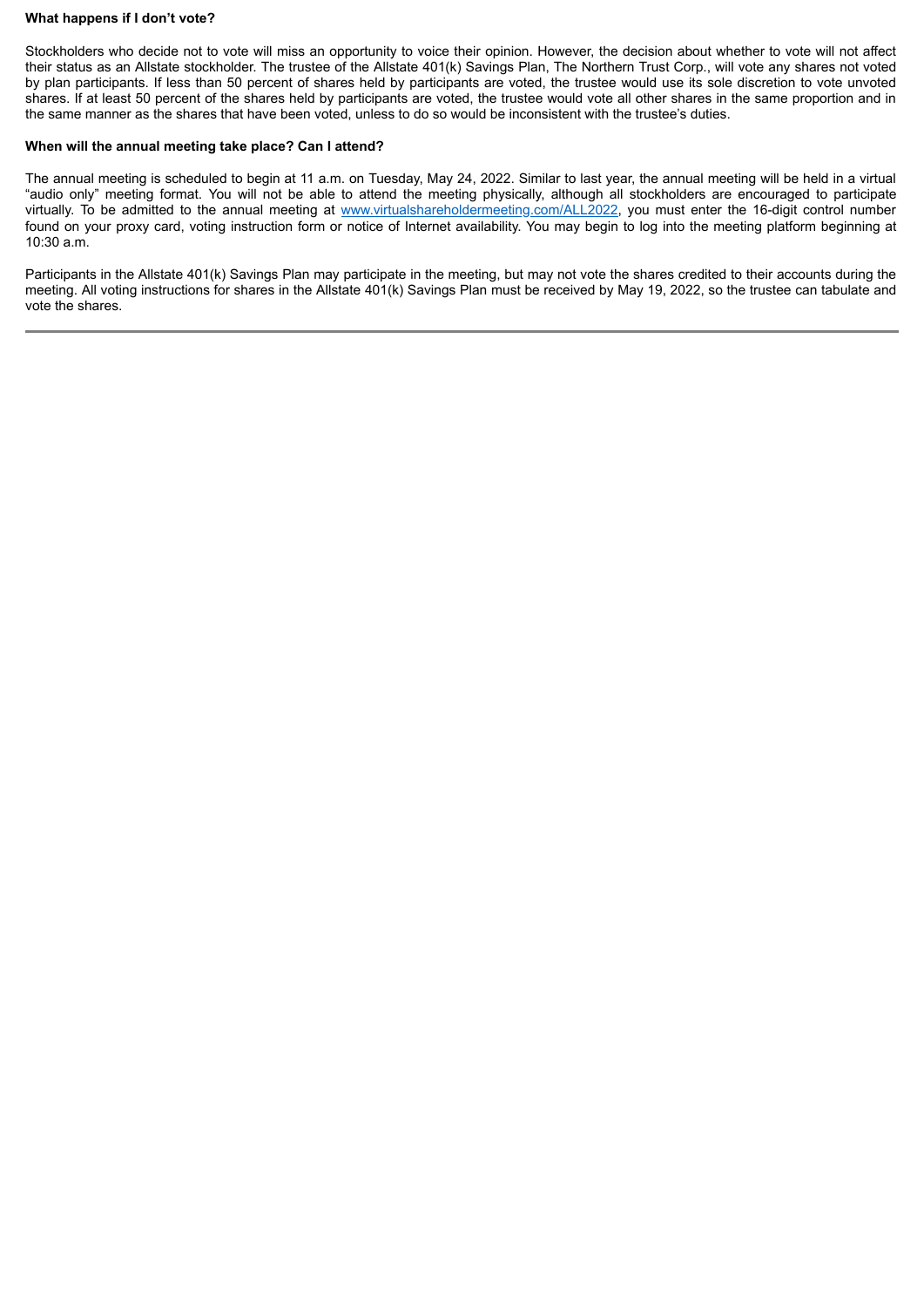*Commencing on or about April 11, 2022, The Allstate Corporation will make the following intranet webpage available to employees:*

#### **Understanding the 2022 Proposals**

#### **Employee Stockholders' Guide to Voting on Annual Meeting Proposals**

Each year, Allstate stockholders are asked to consider and vote on proposals related to important governance matters. Some of the issues can be challenging to understand. The 2022 proposals are listed below, followed by explanations to help you understand the matters up for vote.

The proxy statement and the descriptions below provide the vote recommendation of the Allstate board of directors. These recommendations are based on the board's view of what is best for stockholders and the corporation. Please review the proxy statement and annual report before voting. The board recommends you vote "FOR" each director and Proposals 2 and 3.

#### **Proposal 1 – Election of 11 directors**

#### **Who are the directors of The Allstate Corporation?**

The Allstate Corporation has 11 nominees for election as directors at the 2022 annual meeting. Ten of the directors are independent from Allstate, which means they are not Allstate employees and have no relationships with the company that would create a conflict of interest that would impair independence. Tom Wilson, chair, president, and CEO, is the only Allstate employee on the board. For more information, see the biographies of the board members, beginning on page 20 of the 2022 proxy statement.

#### **Why do we vote to elect our board of directors every year?**

Allstate's practice of electing each director every year is considered good governance, as it allows stockholders the opportunity to vote on each director's continued service annually.

#### **What is the vote standard required to elect an Allstate director?**

Each Allstate director must receive a majority of affirmative or "for" votes out of the votes cast. Some companies apply a plurality vote standard, which means a director can be elected by less than a majority of votes cast.

#### **Proposal 2 – Say-on-pay – advisory vote to approve the compensation of the named executives**

#### **Why do stockholders get to vote on executive compensation?**

The Dodd-Frank Act required public companies to provide stockholders with the opportunity to cast an advisory vote on the company's executive compensation program for named executive officers. The vote is nonbinding, but it gives stockholders an opportunity to voice any concerns about a company's executive compensation program. Allstate's compensation and human capital committee (a committee of the board) takes the stockholder vote into consideration when it conducts its annual review of the compensation program.